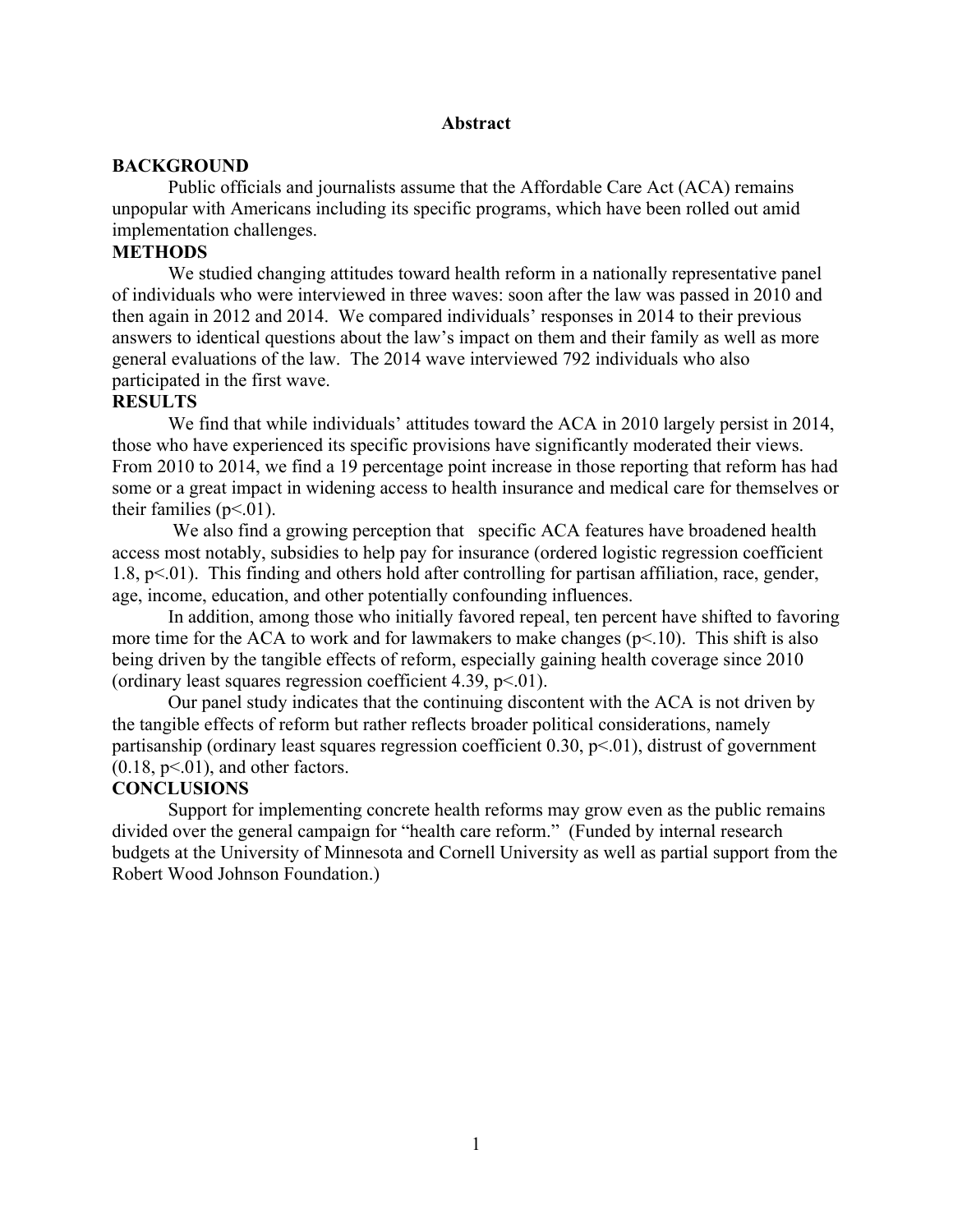#### Introduction

Congressional Republicans, after numerous votes to repeal the Affordable Care Act (ACA), hammer Democrats for—as House Speaker John Boehner phrased it—"forcing the American people… to buy a product that they do not want." Meanwhile, Democrats themselves quietly agree that the law and its new benefits suffer from persistent unpopularity and they refrain from defending it.

The perception that a majority of Americans unyieldingly oppose the ACA and its programs following their troubled implementation is puzzling given that the uninsured rate has fallen by over 6 percentage points since the end of 2013 and the federal and state governments have implemented two engines for expanding access, both the expansion of Medicaid for the near poor starting in January 2014 and the exchanges for individuals to purchase private insurance and be considered for tax subsidies beginning in fall 2013. 1 Are politicians correct that public opposition remains hardened even as reform benefits reach 32 million?

Polling by the media and well-respected organizations such as the Kaiser Family Foundation has fueled broad political agreement that public opinion is firmly set against the ACA. The polls on which policymakers rely, however, create an incomplete and, in some respects, mistaken impression because they offer only a cross-section of American attitudes collected at one moment in time. This snapshot approach is incapable of detecting changes in how individuals are experiencing and responding to health reform. An astute recent overview of the impacts of health reform spotlighted the paucity of evidence about potential changes in public opinion and, specifically, "whether the contributions of the ACA to the health and health care of Americans will moderate [public opinion].<sup>22</sup>

To overcome the limitations of cross-sectional survey data, we have administered the same questionnaire to a nationally representative panel of adults in three waves in 2010, 2012, and 2014. We use this pool of respondents to track change over time in individual evaluations of the ACA and its impact on respondents and their families and the reasons for those shifts; we are less interested in the overall balance of opinion. Are the attitudes of individuals persisting or changing as they experience or learn about the implementation of specific and tangible reform?

# I. **Methods**

## **A. Panel Study**

We studied a nationally representative panel of the same individuals who were asked identical questions in three surveys that were administered by prominent, highly regarded organizations. The first wave, conducted by the Survey Research Institute at Cornell University in Fall 2010, consisted of 65 questions administered by telephone to a national sample of 1,200 adults; Abt SRBI conducted the surveys in 2012 and 2014 and returned to these individuals with the same questionnaire. One of the most important features of panel studies is the retention of subjects over time; we preserved the pool through regular communications and incentives for hesitant respondents. Seventy-nine percent (828 out of 1054) of our 2014 panel also participated in the 2012 and/or 2010 surveys and, of particular importance for our analysis below, 66% (794 individuals) of the 2010 participants cooperated with the 2014 survey. We also used survey weights to match representative demographic targets and produce nationally representative samples, which allow us to generalize from our panel to the adult population in the US. (Additional information is available from the authors.)

### **B. Measures of Public Attitudes**

We focused on two aspects of public evaluations of the ACA. The first is overall evaluation of the "major health care bill signed into law in 2010," which is measured as a 9 point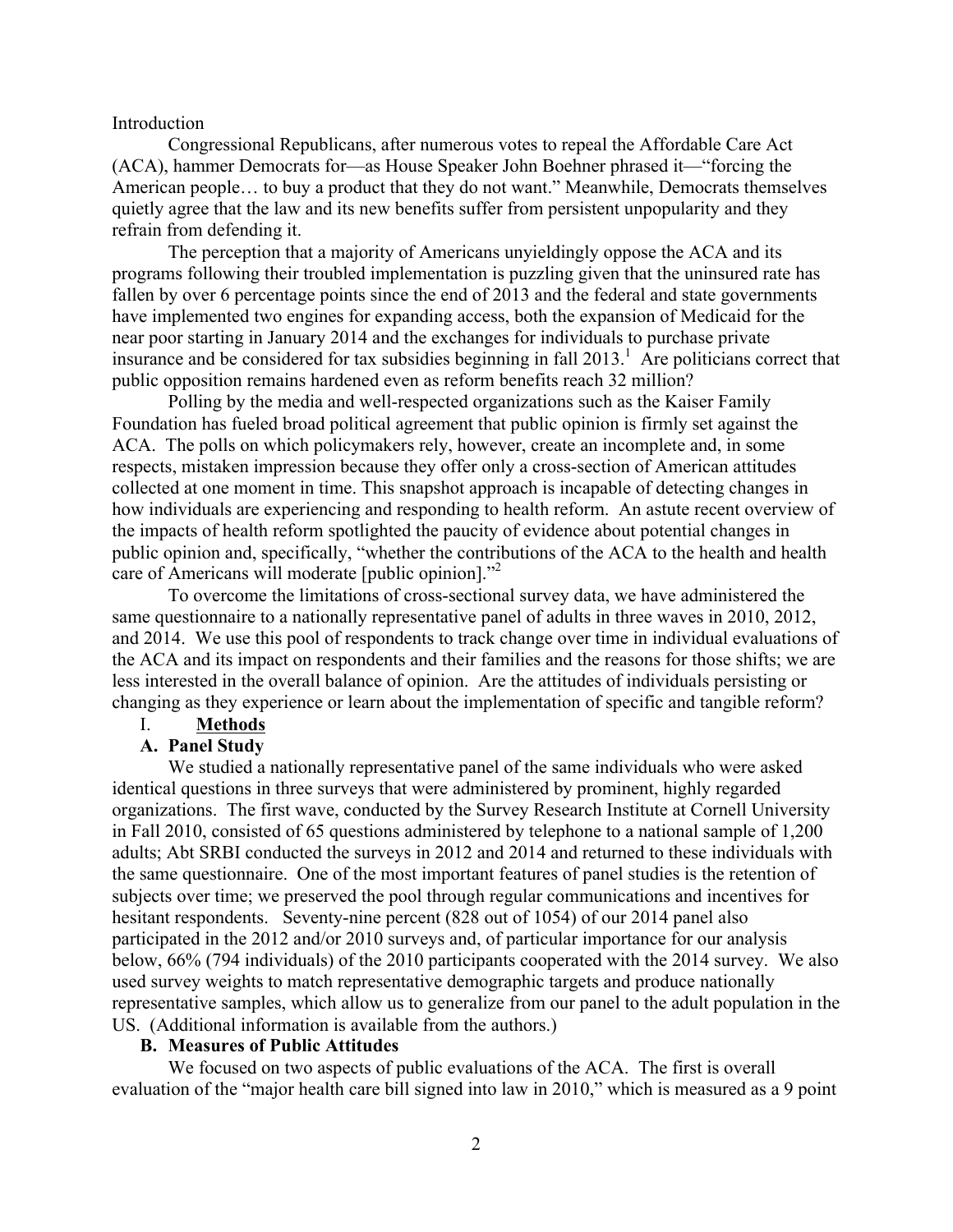interval variable that ranged from strongly favorable (coded as highest) to neutral and strongly unfavorable.<sup>1</sup> Those indicating an unfavorable view were subsequently asked if "the law should be given more time to have a chance to work, with lawmakers making necessary changes along the way, or the law should be repealed as soon as possible." Second, we studied how much impact respondents reported the ACA as having on themselves and their family in expanding "access to health insurance or medical care supported or provided by government." This "access measure" is coded toward the strongest impact along a five-point scale: none, a little, some, quite a bit, and a great deal.

We examined whether these overall evaluations were influenced between 2010 and 2014 by three specific and tangible ACA benefits. In particular, members of the panel were asked in each wave about the impact on "you or your family" of three new benefits: "coverage of adult children on their parents' insurance plans until they are 26 years old," "help for seniors to pay for prescription drugs," and "tax credits and other subsidies to help people pay for health insurance," with each scaled toward greater impact. (Respondents were offered the same five response categories as for the access measure described above.) Another possible explanation for changing evaluations of the ACA's impact on coverage is insurance status and, specifically, whether or not panel members reported being "covered by any form of health insurance or health plan." We created dichotomous variables to track individuals who gained coverage (they were uninsured in 2010 and became insured by 2014) and those who retained coverage (they reported being insured in both years).

Finally, we introduced controls for influences on ACA opinions that are tied to general attitudes about government assistance rather than the ACA's actual programs. Prior research suggests that lower social economic status associated with gender (coded as female), race or ethnicity (non-white), year of birth (coded toward youth), and income (under \$35,000) is connected to support for government activism.<sup>3</sup> Prior research also suggests<sup>4,5</sup> that support for government assistance is influenced by the general political environment, including trust in government<sup>2</sup> and political party identification (namely, affiliation with the Democratic Party),<sup>3</sup> as well as "sophistication" (i.e. higher levels of knowledge about the governing process and educational attainment).<sup>4</sup> In addition, given the tendency of the public to form stable policy preferences, $6 \text{ we included the value of the dependent variable for the 2010 wave. This is a$ powerful control for the earlier attitudes; it also allows us to isolate attitudes that did change afterward and their effects.

## **II. Statistical Analysis**

We conducted three types of analyses. The first describes the changes across 2010, 2012, and 2014 in the panel's evaluations of the ACA overall, its perceptions of whether access had widened, and its evaluations of the impact of specific reforms. Two-sided p values and 95% confidence intervals are reported for statistical tests.

The second addresses the fundamental question, Is the implementation of the ACA changing public opinion by increasing appreciation of its impact on access to health insurance and medical care? Specifically, we examined the impact of perceptions of three new benefits (parental coverage of children under 26; improved prescription drug coverage for seniors; and subsidies to help pay for health insurance) as well as insurance status in 2014 compared to 2010. We focus on the 794 individuals who participated in 2010 and the 2014 surveys. (The number of cases varies as we explore sub-groups and particular analyses.) We used ordered logistic regression because the dependent variable (agreement that reform is increasing access to medical care and insurance) is measured along ordered points. This analysis regresses our access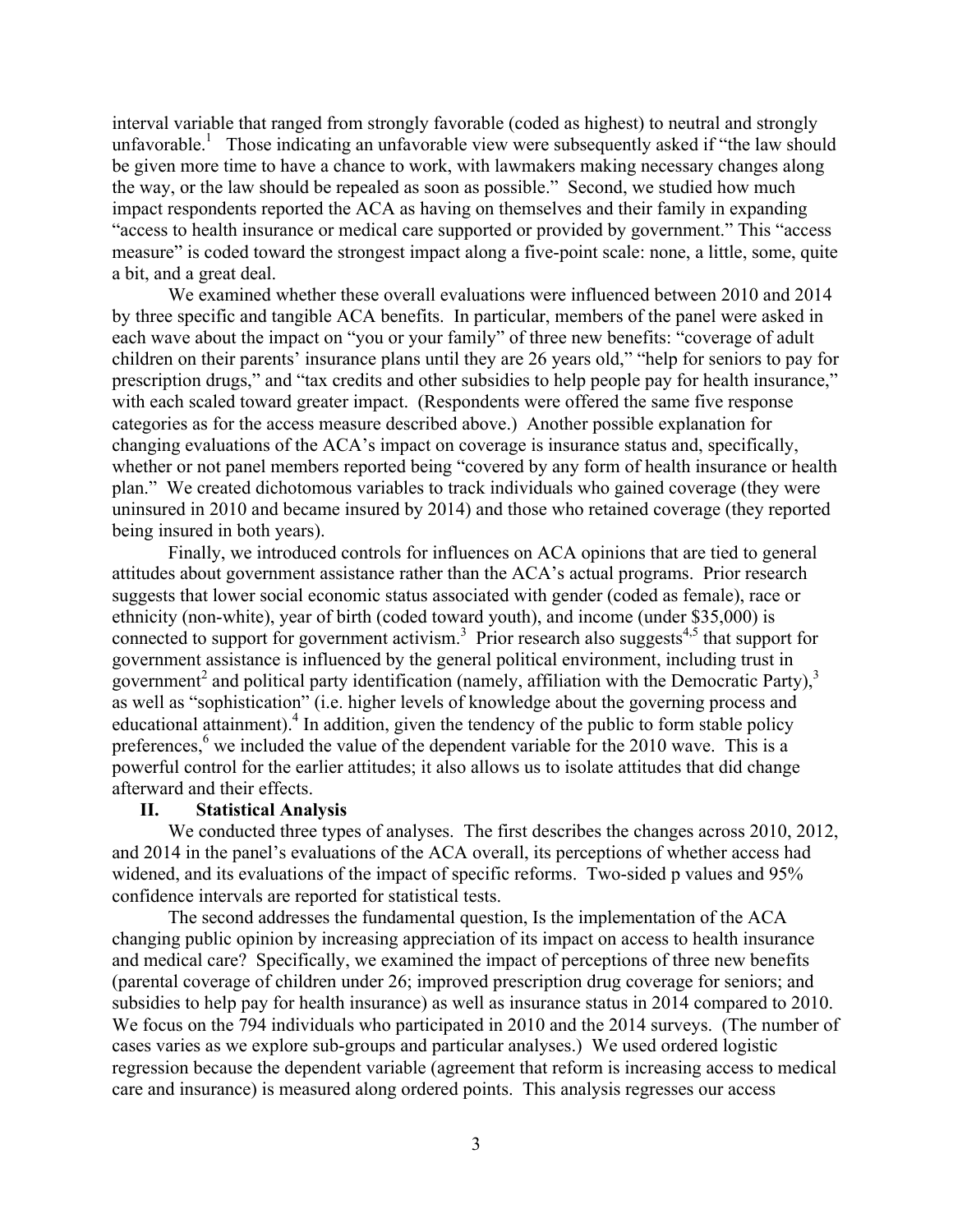measure on variables for these specific ACA effects as well as controls for potentially confounding factors, including social and economic status, political environmental factors, sophistication, and entrenched attitudes toward access.

Our third analysis shifts our focus from the public's reactions to the ACA's tangible benefits to its general evaluation of health reform. Past research suggests that specific tangible government programs tend to generate favorable reactions while more general evaluations of government tap into philosophical conservative uneasiness.<sup>7</sup>

We use path analysis to disentangle separate direct and indirect paths to the public's general evaluations of the ACA. We trace the paths from the tangible reform effects and control variables through the intervening variable of access to overall assessments of the ACA. Our statistical analysis relies on structural equation modeling with standardized coefficients.

## **III. Results**

#### **A. Changing Contours of Public Evaluations of the ACA**

Our panel study confirms the finding of other polls that the public remains split over the ACA, with more holding unfavorable (45.6%) than favorable views (36.2%). Since 2010, the divide has grown as unfavorable views increased by 7.3 points; favorable rose by 3.8 points and the neutral category shrank by 7.4 points (from 22.3% to 14.9%).

Yet the panel also reveals that the ACA is changing minds and lifting appreciation for its specific impacts. Independents, who swing elections, are now substantially more inclined toward reform: their unfavorability toward the new law declined by 17 percentage points from 2010 to 2014 ( $p<05$ ) while their favorability rose by 13 points ( $p<05$ ). In addition, the ranks of those favoring repeal at the outset (82% of whom were Republicans) shrank by 10 points ( $p\leq 10$ ) as individuals shifted toward support for allowing more time to improve the law.

The most striking set of findings indicate that Americans increasingly perceive effects of health reform in widening access to health insurance and medical care. Figure 1 shows that the attitude that reform had "little impact" fell by 18 points from 2010 to 2014 while there was a 19 point increase in the view that it had "some" or "great" impact (p<.001).

Over the same time period, Americans also increasingly credited health reform with delivering specific impacts. Figure 2 shows that the proportion that perceived no or little impact of the ACA declined by 13 percentage points when it came to requiring coverage of children under 26 (p<.001), 8 points regarding its help for seniors to pay for prescription drugs (p<.05), and 7 points for subsidies to help people to pay for health insurance  $(p<10)$ .

Are these changes occurring because of the ACA's tangible effects or because of more general attitudes? Also, why are these changes occurring even though we continue to see more Americans disliking the ACA than liking it? We now turn to multivariate regression analyses to examine competing explanations.

## **B. The Effects of ACA Benefits**

We begin by investigating the impact of three ACA programs on changing individuals' perceptions between 2010 and 2014 that reform is widening access to insurance and medical care. The first column in Table 1 shows that the ACA's subsidies  $(1.55, p<0.01)$  and prescription drug help for seniors  $(1.29, p<0.05)$  are significant drivers of the increased appreciation of the impact of reform on access; coverage of children up to 26 is not statistically significant.

The second column in Table 1 adds to our perceptual measures by including insurance status: gaining insurance (2.51, p<.10) strengthened perceptions of the ACA's impact on access while remaining uninsured depressed it  $(0.17, p<0.05)$ . The ACA subsidies continue to have a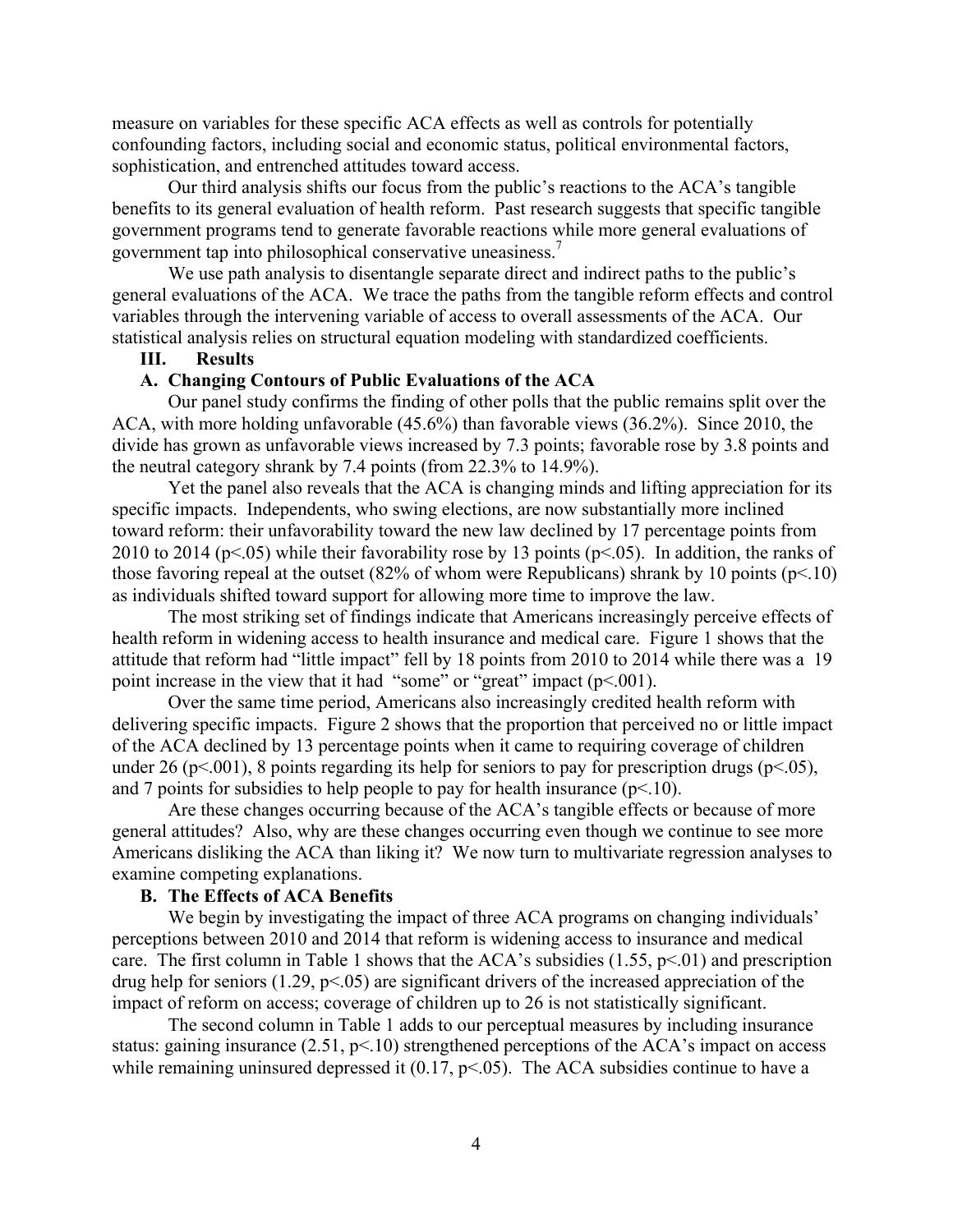significant positive effect  $(1.8, p<0.01)$  in elevating individuals' sense of reform's impact on health access; the expanded coverage of prescription drugs lost its statistical significance.

The ACA's tangible benefits convey a strong enough impact to withstand a robust set of controls for social and economic demographics. 5 They even hold up after controlling for Democratic Party identification; partisanship did not become more important between 2010 and 2014 even though the ACA has been at the center of intense polarization. The lagged dependent variable – the public's perception of the ACA's impact on access in 2010 – was a statistically significant influence in 2014 (1.25 [ $p$ <.05] in column 1 and 1.32 [ $p$ <.01] in column 2). This is not surprising: it indicates that there is persistence of earlier views.

### Table 1 About Here

Overall, as the ACA has delivered discernable benefits, Americans have increasingly recognized the effect of subsidies and gaining insurance, which in turn has led to growing public awareness of improved access to insurance and care. Individuals who remain uninsured are less impressed by reform.

#### **C. The Eroding Support for Repeal**

The ACA has faced steadfast opposition since 2010 from individuals who not only dislike health reform but want to see it repealed. Our panel study indicates, however, that the new circumstances created by the ACA's implementation may be gradually eroding the resistance of virulent opponents.

Table 2 shows that individuals' health insurance coverage eroded repeal sentiment. In particular, gaining insurance  $(4.39, p<01)$  and retaining insurance  $(1.82, p<0.05)$  changed individuals from backing repeal in 2010 to favoring more time to improve the ACA in 2014. These results are robust; they withstood controls for entrenched attitudes toward repeal, political environment, sophistication, and demographics.

#### Table 2 About Here

## **D. Why Americans Appreciate Policy Effects But Dislike the ACA Overall**

Why does disapproval of health care reform overall remain greater than approval (and wider since 2010) even though Americans are increasingly appreciative of the ACA's impacts? The path analysis in Figure 3 reveals that considerations broader than health reform interfere and distract the public from its tangible effects. Partisanship  $(0.3, p<0.01)$  is a strong influence on evaluations of health reform as a whole, and the public also factors in its general trust in government  $(.18, p<01)$ . In addition, the entrenched attitudes toward the ACA that formed in  $2010$  (.4, p<.01) are the most powerful influence on the public's overall evaluation; they dampen the potential effects of ACA programs as they are implemented.

The ACA's specific effects, which were earlier credited with widening access, are washed out or diminished in shaping general attitudes toward the law. The ACA's three concrete programs continue to exert a statistically significant influence on the perception that the ACA widens access, as we found above, but their total indirect and direct effects on the public's support for the ACA overall were not statistically significant. Meanwhile, gaining insurance  $(0.14, p<0.01)$  and retaining it  $(0.19, p<0.01)$  remain significant but were substantially weaker influences than partisanship and entrenched ACA opinions.

These findings indicate that it is a mistake to equate broad evaluations of the ACA, still predominantly negative, with the public's assessment of its tangible benefits, which are increasingly positive. General attitudes toward trust in government and the political parties combined with established opinions toward the ACA prevail when individuals offer their overall assessment of the law.<sup>8</sup>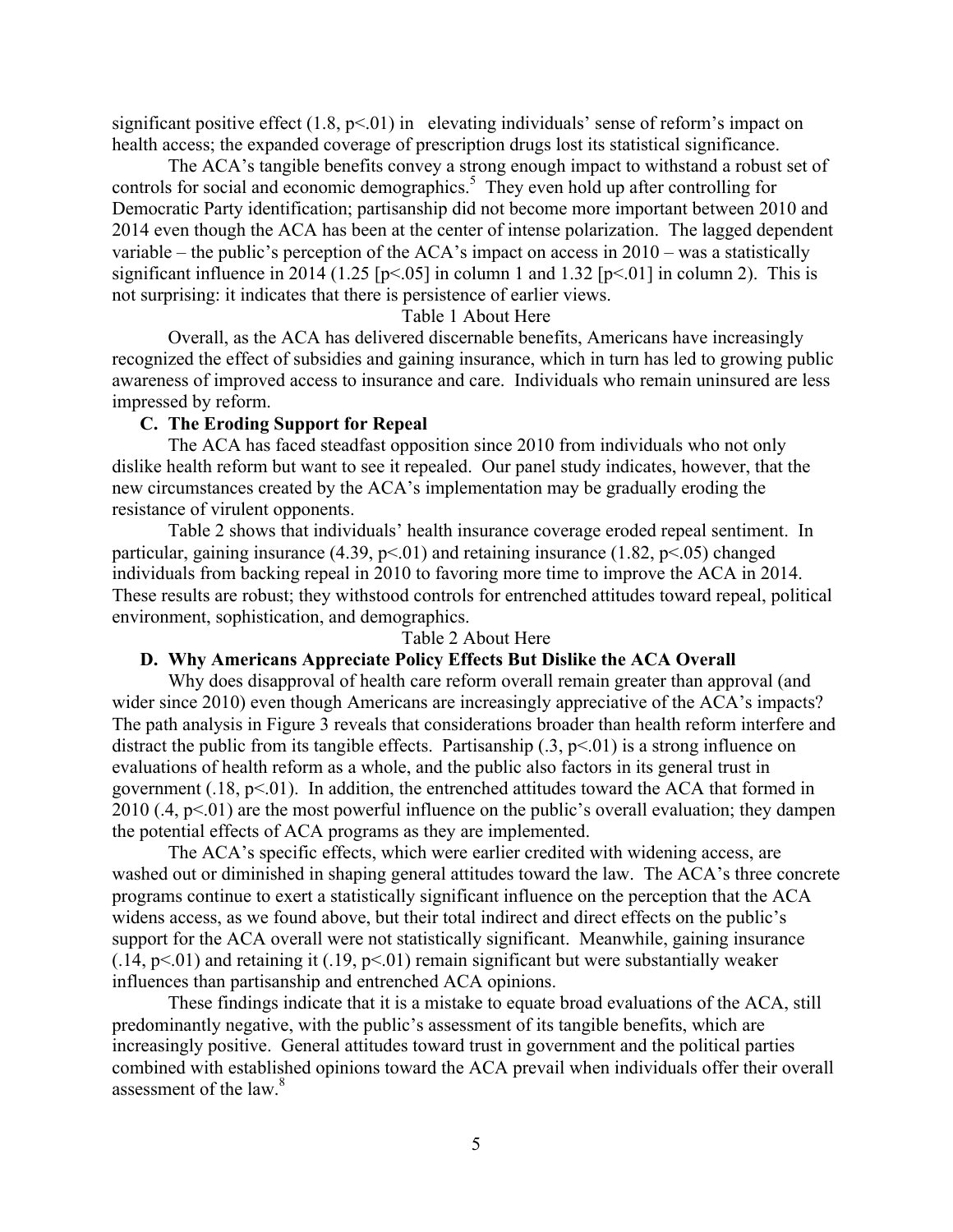## IV. **Discussion**

Americans are likely to appear two-faced when it comes to the ACA. Our panel study of changing opinion since 2010 suggests that support for specific reforms may well continue or even grow as benefits spread to more Americans. But intense partisan polarization, distrust in government, and entrenched discontent appear positioned to depress appreciation of the ACA overall for some time. These paired dynamics will likely continue to prevent the ACA from gaining, any time soon, the kind of lopsided support that Social Security and Medicare enjoy.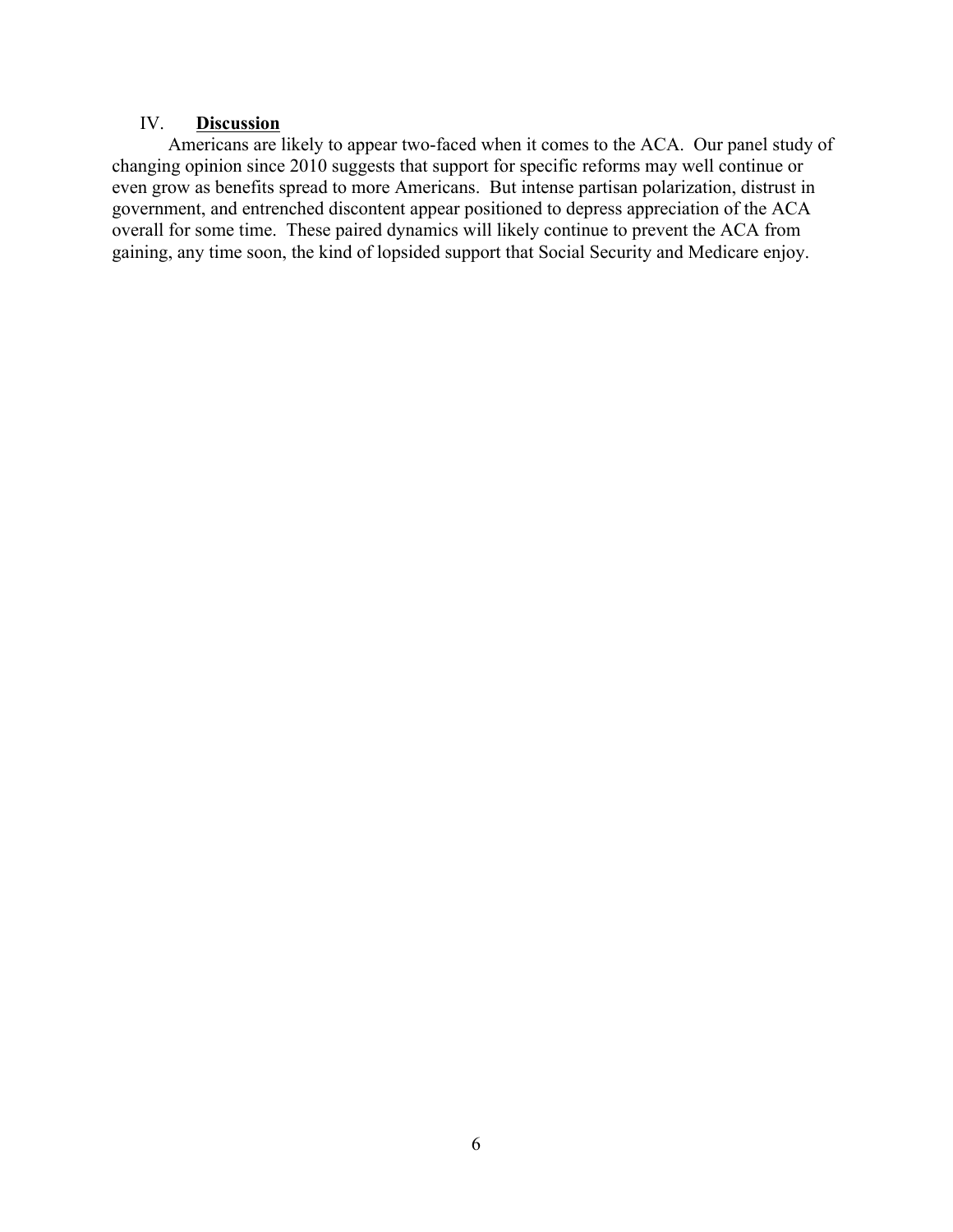



Perceived Impact of Increased Health Care Access

Question: "How much of an impact has this feature had on you and your family: a great deal, quite a bit, some, a little, none? Access to health insurance or medical care supported or provided by government."

 $(impcaces10-14)$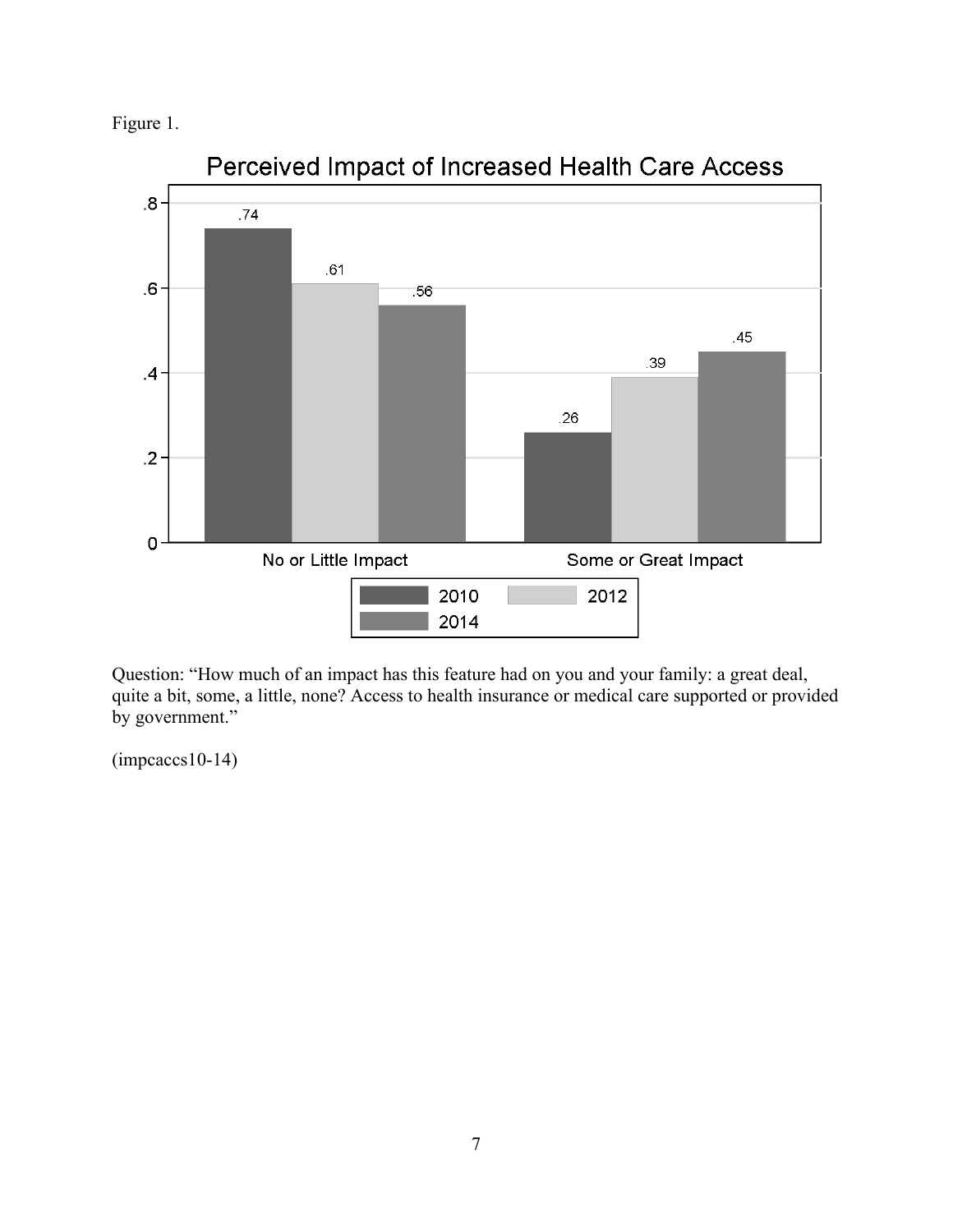



Question: How much of an impact has this feature had on you and your family: a great deal, quite a bit, some, a little, none?" The following features were rotated in: Coverage of adult children on their parents' insurance plans until they are 26 years old; Help for seniors to pay for prescription drugs; Tax credits and other subsidies to help people pay for health insurance."

(impc26cv10-14, impcdrug10-14, impcsubs10-14)

Figure 3 – path model in separate document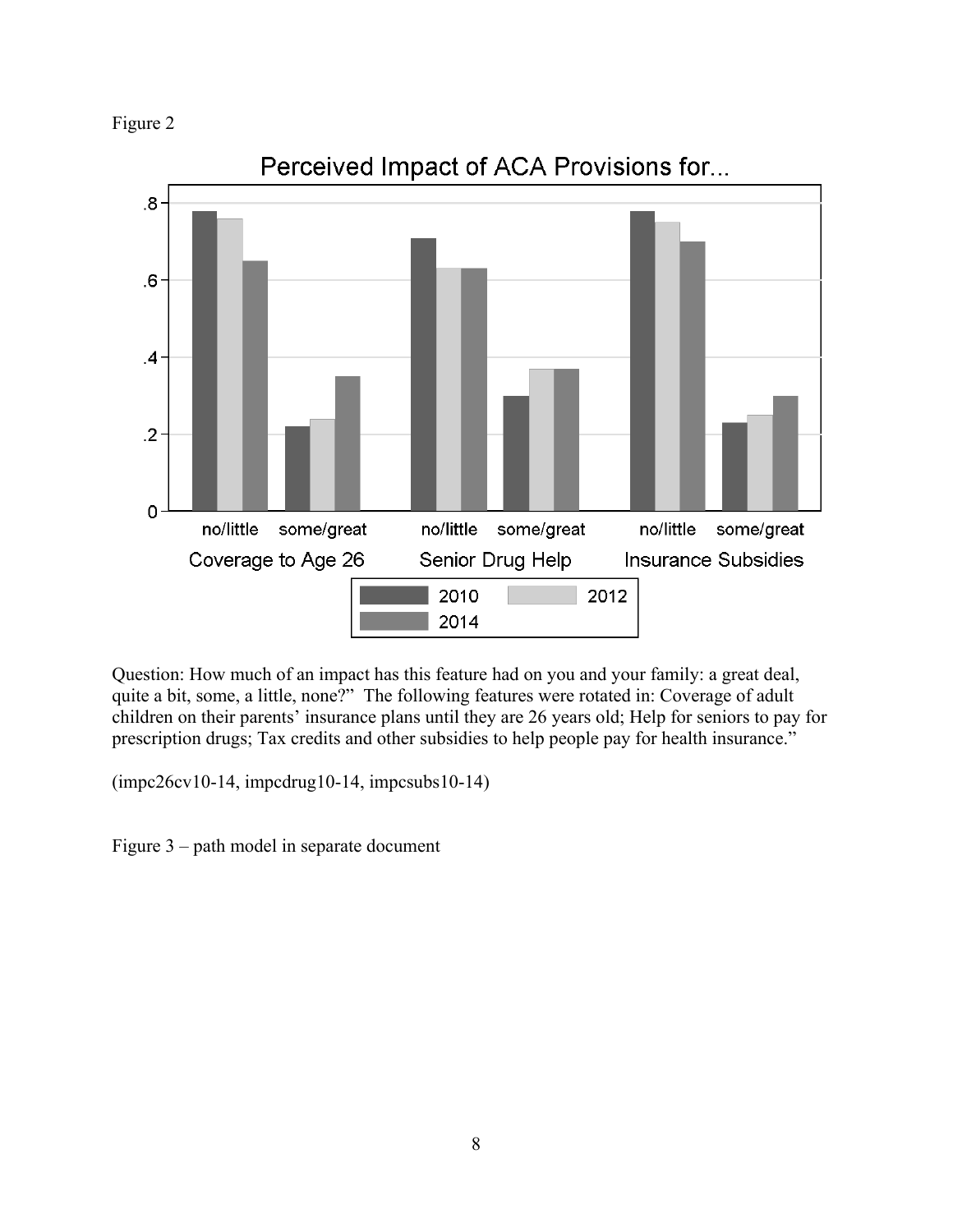## **Table 1. Policy Effects on Perceptions of the ACA's Impact on Access (Ordered Logistic Regression)**

|                                                                 | <b>Perceived Impact of ACA</b> |                |
|-----------------------------------------------------------------|--------------------------------|----------------|
|                                                                 | on Access                      |                |
| Independent Variables (all 2014 unless otherwise noted)         |                                |                |
|                                                                 | 1                              | $\overline{2}$ |
| Lagged Effect of 2010 View of ACA Impact on Access to Health    |                                |                |
| <b>Insurance or Medical Care</b>                                | $1.25*$                        | $1.32**$       |
| (Coded toward more impact)                                      |                                |                |
|                                                                 |                                |                |
| View of ACA Impact on coverage of adult children to age 26, for | 1.13                           |                |
| self and family                                                 |                                |                |
| View of ACA Impact on coverage of subsidies to help pay for     | $1.55**$                       | $1.8**$        |
| insurance, for self and family                                  |                                |                |
| View of ACA Impact on help to seniors to pay for prescription   | $1.29*$                        |                |
| drugs, for self and family                                      |                                |                |
| <b>Insurance Condition</b>                                      |                                |                |
| Uninsured in 2010, insured in 2014                              |                                | $2.51+$        |
| Insured in both 2010 and 2014                                   |                                | 0.91           |
| Uninsured in both 2010 and 2014 <sup>*</sup>                    |                                | $0.17*$        |
| <b>Political Environment</b>                                    |                                |                |
| Party Identification                                            |                                |                |
| (Coded toward Strong Democrat)                                  | $1.11+$                        | $1.12*$        |
| <b>Trust in Government</b>                                      | .82                            | .85            |
| Sophistication                                                  |                                |                |
| Political knowledge                                             | .92                            | .93            |
| Education                                                       | $.84+$                         | .79*           |
| <b>Demographics</b>                                             |                                |                |
| Gender (Female)                                                 | 1.27                           | 1.34           |
| Race/ethnicity (Non-white)                                      | .81                            | .86            |
| Year of birth                                                   | .98                            | .98            |
| Income (Under $$35,000$ )                                       | .93                            | .95            |
|                                                                 |                                |                |
|                                                                 | 641                            | 650            |
| Observations                                                    |                                |                |
| <b>AIC</b>                                                      | 622.91                         | 631.87         |
| <b>Model's Percent Correct Predictions</b>                      | 57.88                          | 58.31          |

Note: coefficients in odds ratio format; coefficients over 1 indicate a positive effect and coefficients under 1 indicate a negative effect.

+p $< 10$ , \*p $< 05$ , \*\*p $< 01$ ,

Dependent variable is the perception in 2014 that the ACA had an impact for respondent and family on "access to health insurance or medical care supported or provided by government." Coded toward more impact ("a great deal").

<sup>\*</sup>The excluded reference category is insured in 2010 and uninsured in 2014.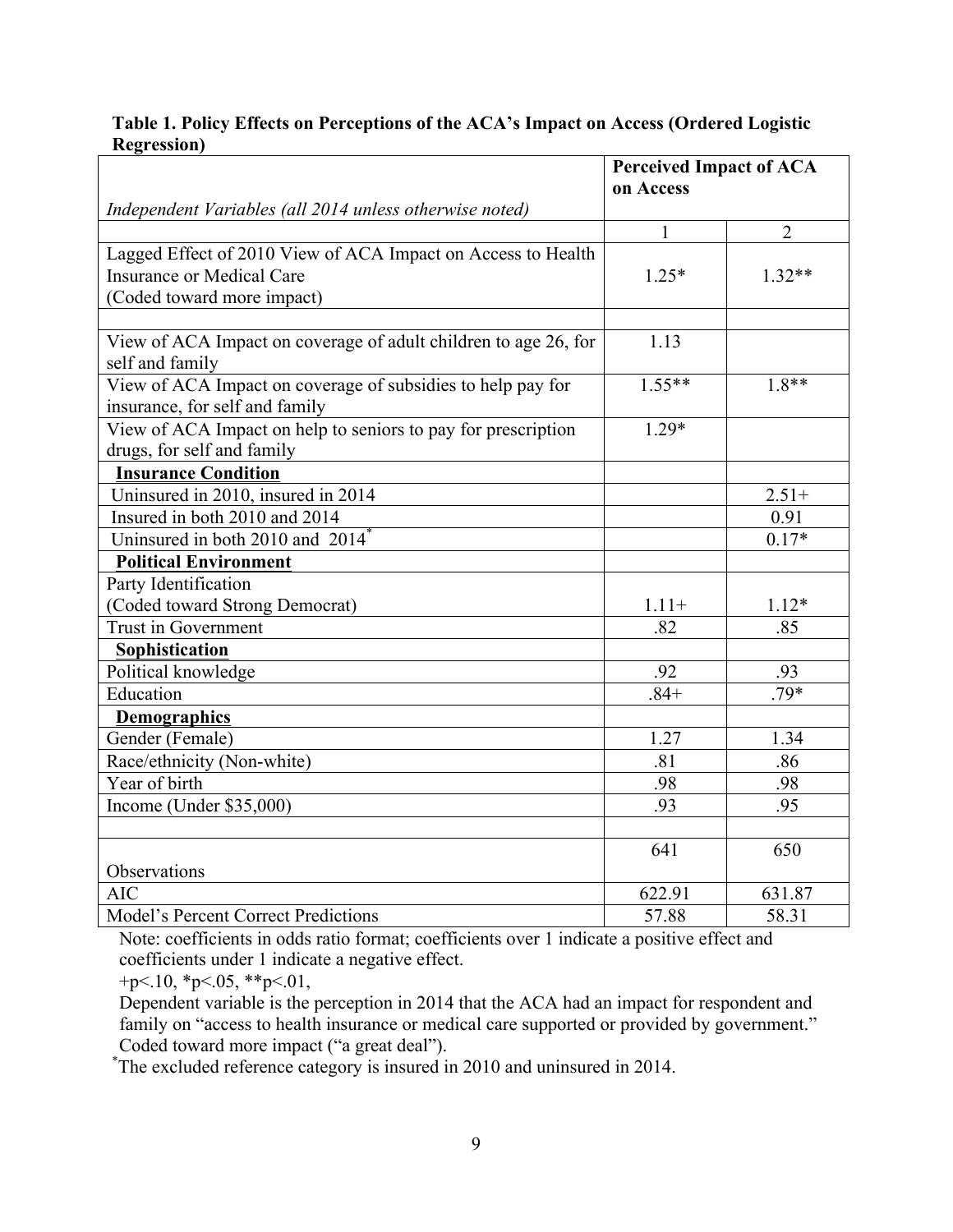|                                                                                               | <b>Support for improving</b><br><b>ACA</b> instead of repeal |  |
|-----------------------------------------------------------------------------------------------|--------------------------------------------------------------|--|
| Independent Variables (all 2014 unless otherwise noted)                                       |                                                              |  |
| Lagged Effect of 2010 View of Improving ACA instead of repeal                                 |                                                              |  |
| (Coded toward giving more time for improvement)                                               | $.18+$                                                       |  |
| View of ACA Impact on coverage of adult children to age 26, for<br>self and family            | $-.02$                                                       |  |
| View of ACA Impact on coverage of subsidies to help pay for<br>insurance, for self and family | $-0.17$                                                      |  |
| View of ACA Impact on help to seniors to pay for prescription<br>drugs, for self and family   | $-0.11$                                                      |  |
| <b>Insurance Status</b>                                                                       |                                                              |  |
| Uninsured in 2010, insured in 2014                                                            | 4.39**                                                       |  |
| Insured in both 2010 and 2014                                                                 | $1.82*$                                                      |  |
| Uninsured in both 2010 and 2014 <sup>*</sup>                                                  | 0.08                                                         |  |
| <b>Political Environment</b>                                                                  |                                                              |  |
| Party Identification                                                                          |                                                              |  |
| (Coded toward Strong Democrat)                                                                | $.3+$                                                        |  |
| <b>Trust in Government</b>                                                                    | $.94+$                                                       |  |
| <b>Sophistication</b>                                                                         |                                                              |  |
| Political knowledge                                                                           | 0.1                                                          |  |
| Education                                                                                     | $-0.03$                                                      |  |
| <b>Demographics</b>                                                                           |                                                              |  |
| Gender (Female)                                                                               | $-0.45$                                                      |  |
| Race/ethnicity (Non-white)                                                                    | 0.39                                                         |  |
| Year of birth                                                                                 | $-0.01$                                                      |  |
| Income (Under \$35,000)                                                                       | 0.1                                                          |  |
| Constant                                                                                      | $-0.25$                                                      |  |
| Observations                                                                                  | 227                                                          |  |
| $R^2$                                                                                         | 0.14                                                         |  |

## **Table 2. Policy Effects on Support for Improving ACA Instead of Immediate Repeal (Ordinary Least Squares Regression)**

+p<.10, \*p<.05, \*\*p<.01. Table reports unstandardized coefficients.

Dependent variable created from answer to this question: "Given that you have an unfavorable view of the 2010 health care law, which comes closer to your view of what should happen now: the law should be given more time to have a chance to work, with lawmakers making necessary changes along the way, OR the law should be repealed as soon as possible?" Nine point scale, coded toward "more time to work—strongly."

The excluded reference category is insured in 2010 and uninsured in 2014.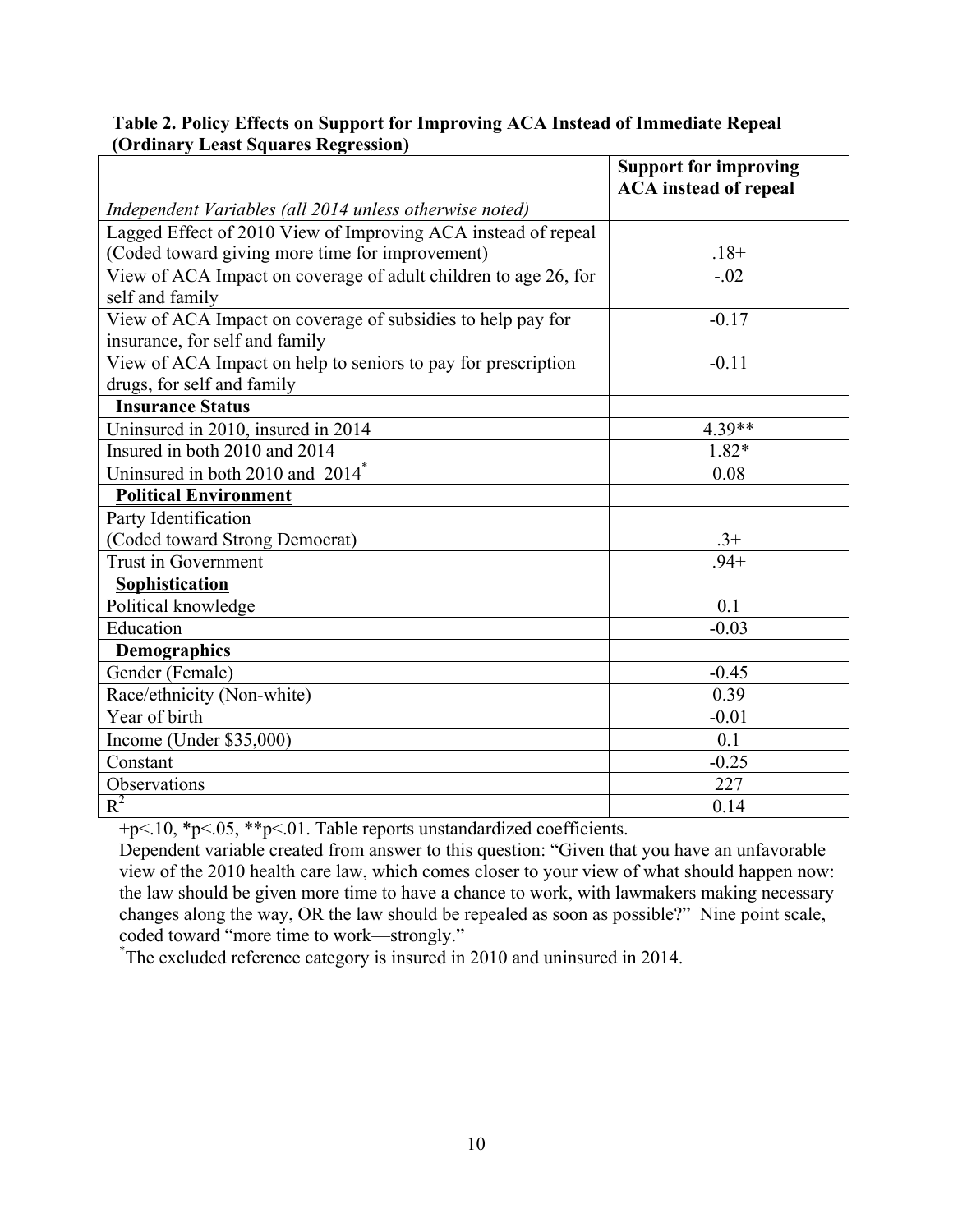### References

<sup>1.</sup> Gallup, "Uninsured Rate Dips to 11.9% in First Quarter," April 13, 2015.

http://www.gallup.com/poll/182348/uninsured-rate-dips-first-quarter.aspx

<sup>2</sup>. David Blumenthal, M.D., M.P.P., Melinda Abrams, M.S., and Rachel Nuzum. "The Affordable Care Act at 5 Years." New England Journal of Medicine. May 8, 2015.

3 . Campbell A, Converse P, Miller, and Stokes. *The American voter*. John Wiley & Sons, 1960.

4. Hetherington MJ. Why Trust Matters: Declining Political Trust and the Demise of American Liberalism. Princeton University Press, 2004.

5. Zaller J. The Nature and Origins of Mass Opinion. Cambridge University Press, 1992.

6. Page BI, Shapiro RY. The Rational Public: Fifty Years of Trends in American's Policy Preferences. University of Chicago Press, 1992.

7. Page, BI, Jacobs LR. Class War? What Americans Really Think about Economic Inequality. University of Chicago Press, 2013

8. Druckman J, Peterson E, and Slothuus R. How Elite Partisan Polarization Affects Public Opinion Formation. American Political Science Review. 2013, 107: 57-79.